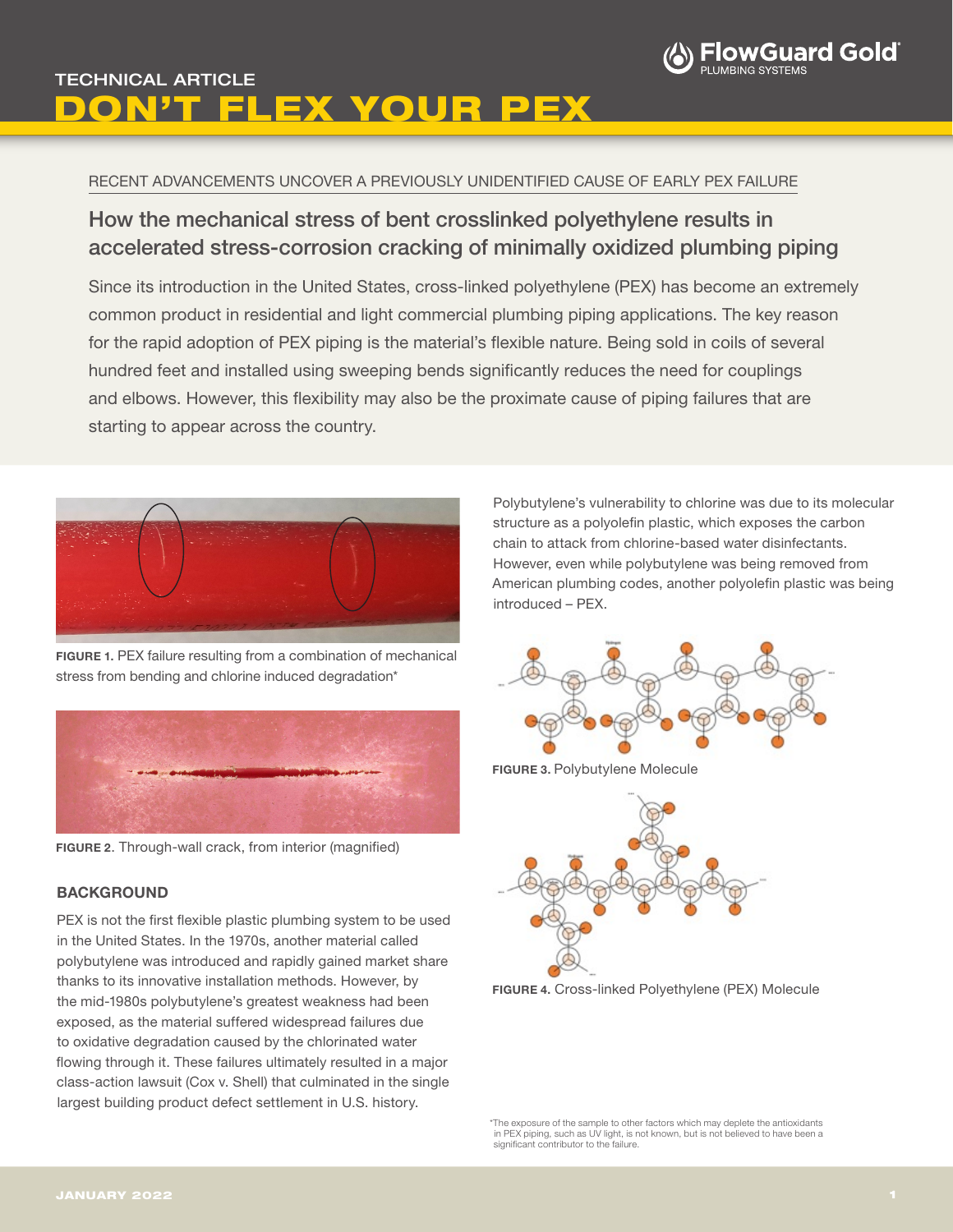Recognizing the shared vulnerability of PEX and polybutylene polymers to oxidative degradation in chlorinated water, new ASTM standard was developed to "evaluate the long-term, chlorinated water, oxidative resistance of PEX" using the procedures developed to evaluate pipes manufactured from polybutylene. In September 2000 this standard, ASTM F2023, was first published. While this standard is designed to test and extrapolate a life span of PEX systems, the standard itself states that "the extrapolated values do not constitute a representation that a PEX tube or system with a given extrapolated time-to-failure value will perform for that period of time under actual use conditions." Indeed, there have been many reported incidents of oxidative degradation failures in PEX tubing under actual use conditions.

#### DOCUMENTED USE CONDITIONS BEYOND ASTM F2023

Not long after PEX usage became relatively common, failures caused by oxidative degradation began to arise. These chlorine-induced oxidative degradation failures can largely be attributed to a short list of reasonably common operating conditions which are not covered by the scope of ASTM F2023. These conditions include:

- $\blacksquare$  UV exposure beyond the rated limits
- $\blacksquare$  Antioxidant migration into attached products (i.e., tape, insulation)
- Temperatures exceeding 140°F
- $\blacksquare$  Water pressure exceeding 80 psig
- Water with an oxidative reduction potential >825mV

Each of these conditions can significantly accelerate the rate of oxidative degradation, resulting in what ASTM F2023 calls a "stage 3 failure" or a pure oxidative failure characterized by multiple through-wall cracks.



FIGURE 5. Stage 3 PEX failure from a system reported to experience intermittent water pressure spikes above 80psig in chlorinated water

#### FAILURE MODES NOT COVERED BY ASTM F2023

While these stage 3 failures are explainable exceptions to the extrapolated time-to-failure based on the documented limitations of ASTM F2023, the circumferential cracking shown in figure 1 is an example of a "stage 2" or brittle failure that cannot be explained by the previously mentioned factors.

It is important to note that ASTM F2023 does not consider any data on stage 2 failures. Since the intent of the standard is to extrapolate a time-to-failure in chlorinated water based on stage 3 data, any stage 2 failures that occur during testing are simply thrown out and not considered for the test analysis. This is unfortunate, because there have been incidents of stage 2 PEX failures in the field which appear to be related to oxidative degradation.

In the example shown in figure 1, a 3<sup>4"</sup> section of PEX-b tubing experienced multiple circumferential through-wall cracks on the hot water side after approximately 10-12 years in service in a home in California.

Analysis of the failure found a degraded layer between 50-100 microns thick, which is less than one tenth of 1% of the thickness of the ¾" PEX pipe. Based on this depth of degradation after 10-12 years, it is reasonable to extrapolate that the pipe should have remained in service without experiencing a stage 3 failure for many years, likely exceeding the 50-year expectation. So why did the pipe fail?



FIGURE 6. Degraded layer of PEX piping approximately 50-100 microns thick after 10-12 years in service

Forensic analysis of the failure suggests that the through-wall crack is the result of stress-corrosion cracking which began in the thin embrittled layer that had been degraded by the chlorinated water, and then propagated via slow crack growth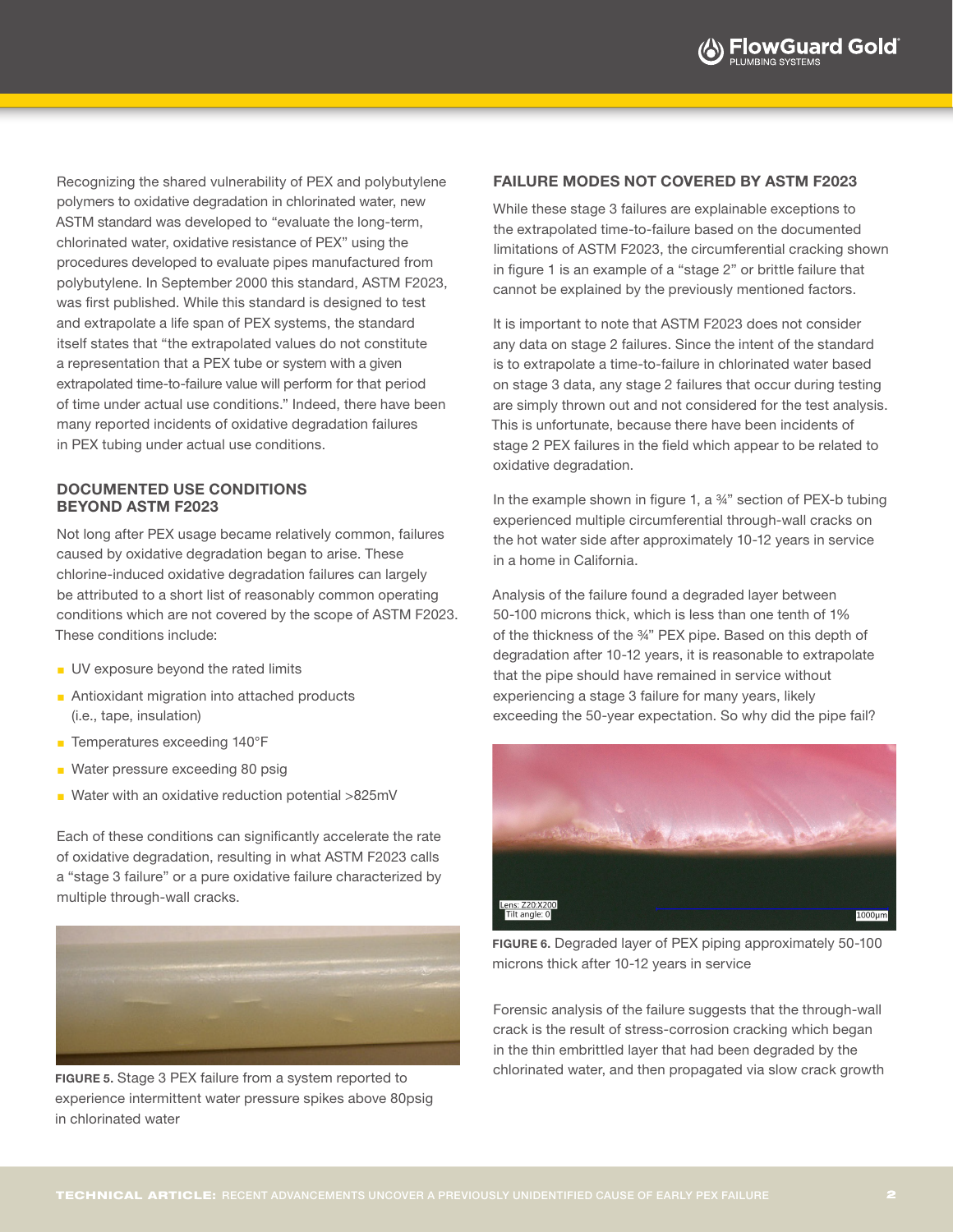under mechanical stress caused by flexing of the pipe. This is understood to be the reason the cracks developed circumferentially rather than longitudinally.

Yet, because the cracking originated on the interior wall of the pipe on the outer radius of a curve, the mechanical stress in the original crack location should have been in compression, which would be an unlikely location for a crack to form. What mechanism could have created stretching forces where the pipe should have been under compression?

#### PEX MANUFACTURING METHODS AND TENSION DYNAMICS

There are three primary methods of producing PEX piping; for the purpose of this discussion, PEX-a and PEX-c use a similar process:

- $\blacksquare$  In PEX-a and PEX-c manufacturing, the polyethylene is cross-linked during extrusion, which locks the natural state of the piping in a straight-length configuration.
- **PEX-b is crosslinked after extrusion while coiled. This can** lock in the natural state of the PEX-b in a coiled position.



When any piping, including PEX piping, is bent into a configuration other than its locked-in natural state, it places the pipe under mechanical stress. As shown in figures 7 and 8, if the pipe's natural state is coiled, then straightening the pipe or bending it in the opposite direction of its initial coil will induce stress; if the pipe's natural state is straight, then bending it will induce stress.

When the interior pipe wall is stretched, it creates a vulnerable point where a thin oxidized layer can crack and then propagate through the wall to create a pinhole leak.

#### RISK OF VISUAL MISDIAGNOSIS

Because this failure mode results in circumferential failures and typically occurs in a section of pipe under some form of tension, either from bending or straightening against the natural state of the pipe, it can be easy to misdiagnose the cause of failure upon visual inspection.



FIGURE 9. Exterior view of circumferential cracking resulting from a combination of mechanical stress from bending and chlorine-induced degradation

As shown in figure 9, the exterior surface of the crack visually appears to be the result of external damage. Indeed, this failure and other similar failures have reportedly been visually diagnosed as the result of a number of external physical sources ranging from vibration or rubbing of the pipe against a structural member to pipe that was nicked with a cutting tool or other blade during or after installation. Without a more thorough, scientific evaluation of the failures it would be nearly impossible for a plumbing contractor or homeowner to tell the difference between physical damage and this form of chlorine-induced stage 2 failure.

It's impossible to tell how many of these failures have occurred in the field and been mistakenly dismissed as installer error. Based on the typical, low degree of degradation found in this failure, it would be reasonable to assume levels of degradation similar to those found in Figure 6 exist in PEX piping across hundreds of thousands of homes across the United States. The large usage in homes across the U.S., combined with the frequency at which PEX is installed bent outside of its natural state, suggests that this failure mechanism may be surprisingly common.